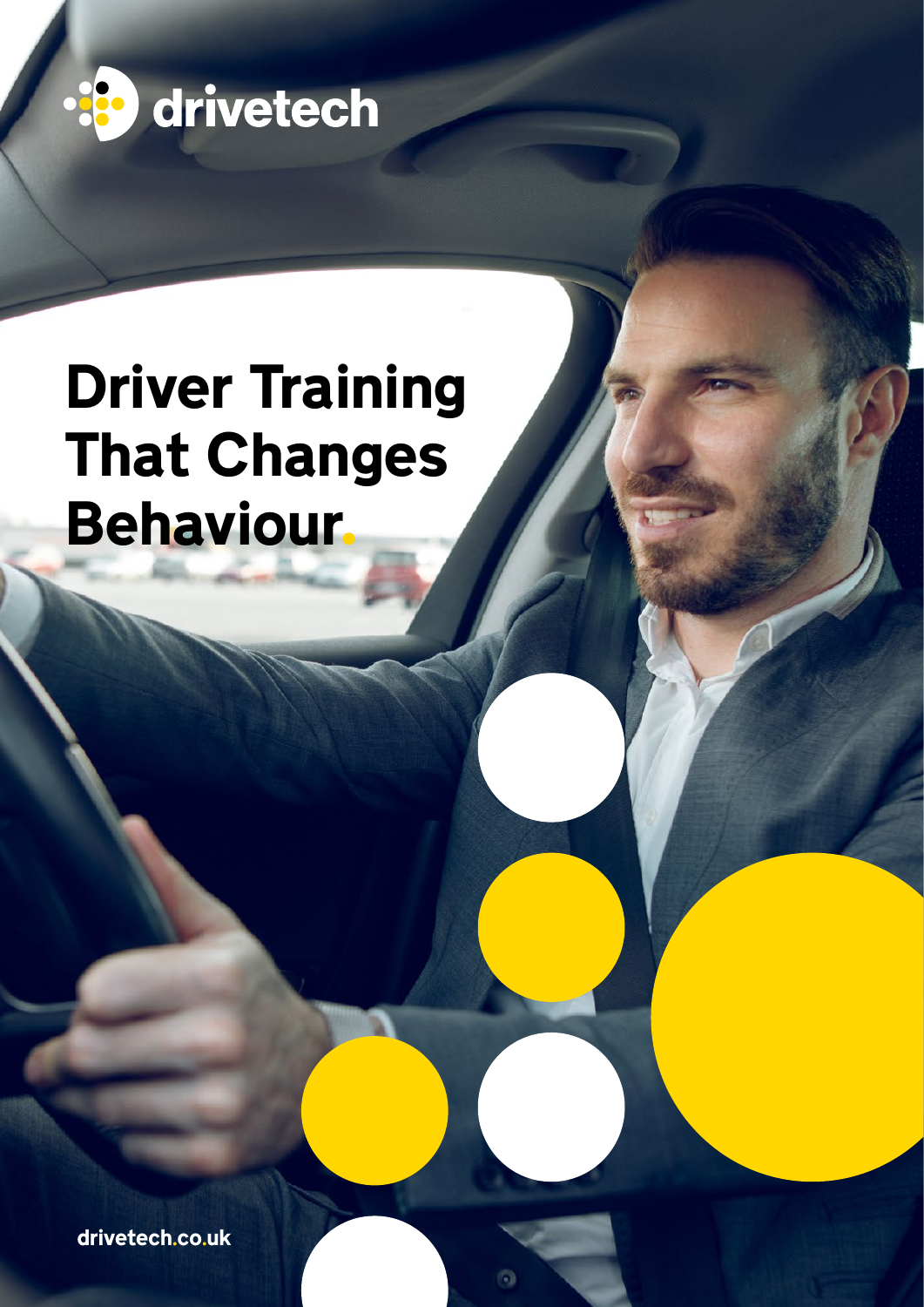## Global Business Fleet Solutions

### We are passionate about improving your employees' safety and helping your business to:

- 
- Save Lives  **Mitigate Risk**
- 
- Reduce Costs Protect Your Reputation

Drivetech is an established and proven leader in the provision of quality driver risk management and driver training for global businesses. Businesses that recognise their real duty of care, that are driven to control costs and have a commitment to road safety and saving lives, turn to Drivetech as a professional and collaborative supplier.

Drivetech has the knowledge and resources to help improve driver safety, reduce fleet running costs and ensure compliance with legal obligations and duty of care responsibilities.

With a service portfolio that includes fleet risk health checks, licence checking, online assessments and e-learning training modules to full on road coaching, workshops and bespoke driver days for some clients, Drivetech is responsive, adaptable and can normally offer a solution.

We have a comprehensive range of services to take the strain, identify opportunities for driver improvement and offers real cost savings. Being part of the AA – the UK's leading and largest motoring organisation – makes a substantial difference too to our infrastructure, support systems and processes.

Drivetech is well-established in the UK and is proud to trade with a range of leading, blue-chip businesses – both large and small – providing proven results that work. In addition, Drivetech applies this same professionalism and account management considerations to appeal globally to businesses that have a multi-country need (and a central high-level responsibility) for a consistent and comprehensive system for driver risk management with significant volumes of road users to be embraced and supported.

At Drivetech we are committed to having the highest standards in all that we do and are very proud of our ISO accreditations. Please see our website for further information.

**Helping** drivers make better driving decisions in over 95 countries

### **Over** 30 years of successful experience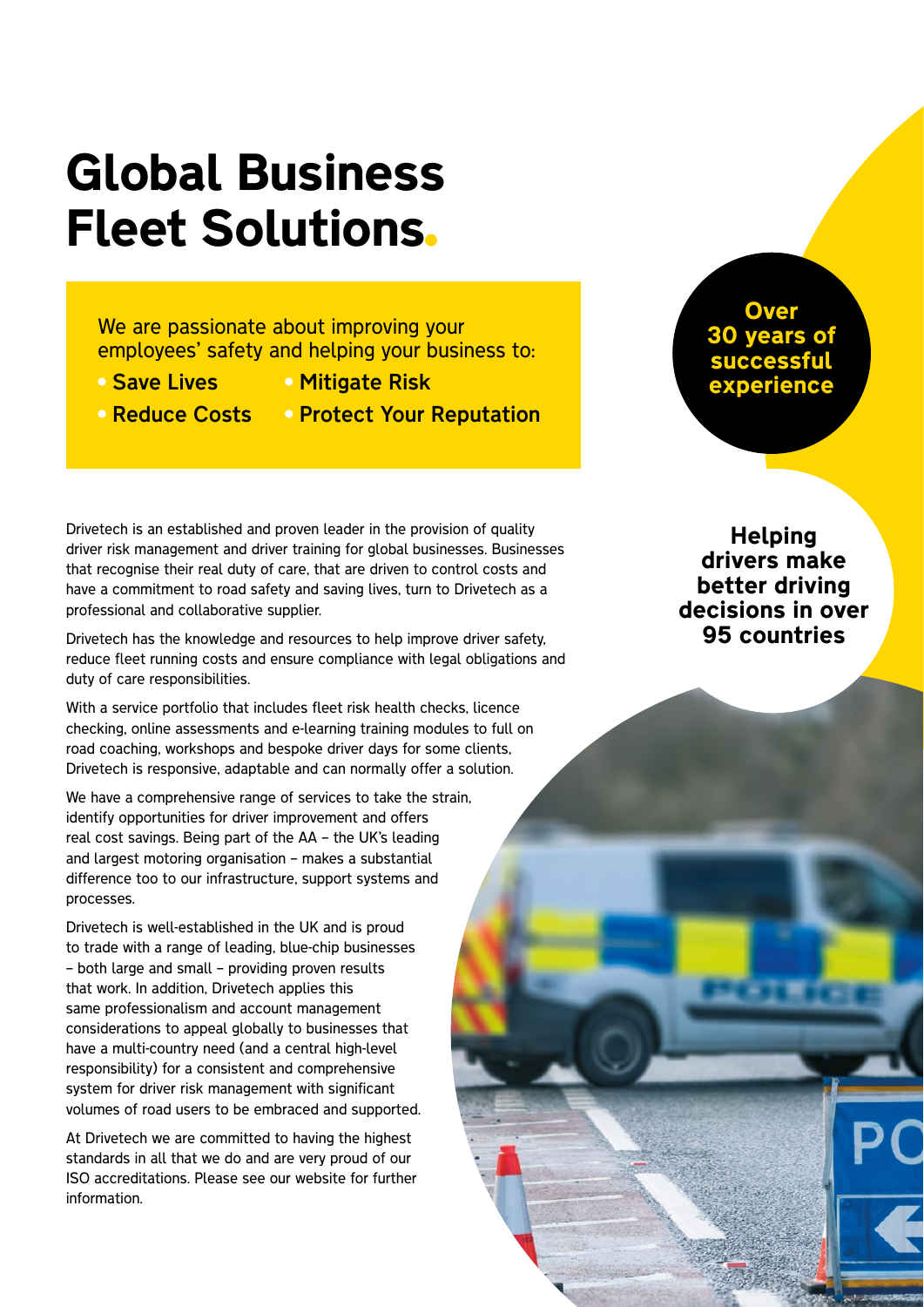## How We Work

## Assessing and Consulting

We work together with you and your company to understand your current fleet practices across your company, vehicle fleet and driver community. This gives the opportunity to establish the baseline of success together. It gives us the input we need to come up with a proper plan to achieve your objectives in time and on budget. This will include your compliance with current legislation, the legality of your drivers and potentially assessing their driving risk exposure.

## Coaching and Training

Based on the insight we have gained and the information we received, Drivetech develop a tailor-made driver training programme, just to fit your organisation and your drivers. This coaching could be on-road, online or in an interactive environment.

## Monitoring and Improving

LICE

Once your programme is up and running, we monitor progress and make recommendations for improvements. Our team meets regularly with you to review and implement the changes required to your programme to keep your driving community safe.

**KZ66 ZY**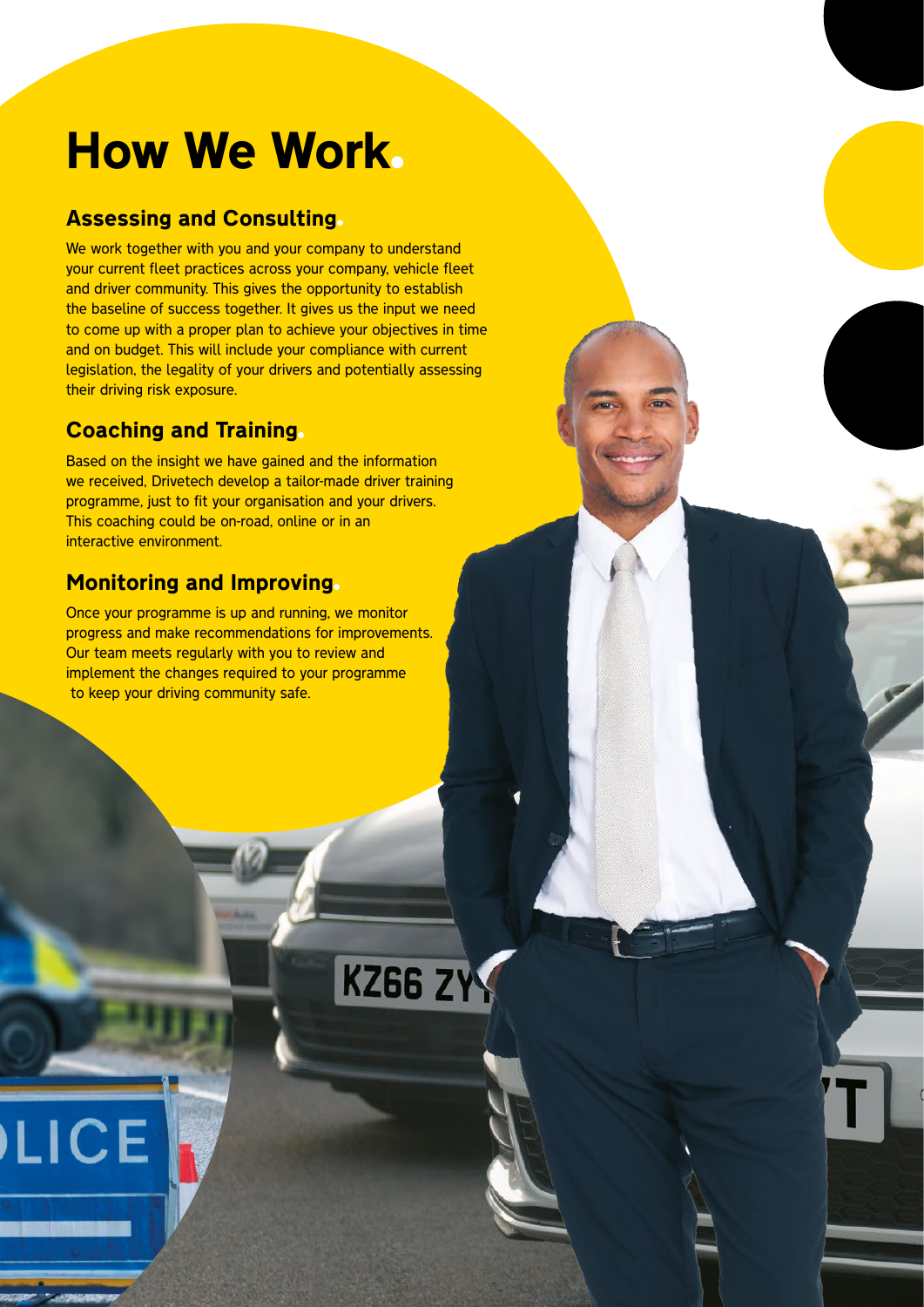## Training Products and Services



## PULSE: Fleet Risk Health Check

PULSE is a comprehensive and actionable fleet risk health assessment for your business, covering five key areas:

- Policies
- $\bullet$ **Drivers**
- Vehicles
- **•** Journeys
- **HGV (optional)**

The first phase of any successful fleet risk management programme should always begin with self-evaluation and Drivetech can help you achieve this through our PULSE Fleet Risk Health Check. We then support you to address the outcomes through dedicated Fleet Risk Consultancy.

You can begin the process at any time by booking one of our highly trained professionals who will discuss your business operation with you and help you identify any gaps in your driver risk management processes. You will receive a full report within 10 days of your assessment, that you will find invaluable to help you with your next steps.



## Product **Benefits**



Identify Compliance & Duty Of Care Issues Across key fleet areas

#### **Comprehensive** Health Check



Covers cars and commercial vehicles to 3.5 tonne plus option for 3.5+ tonne vehicles



Measurable, easily interpretable results Dashboard with clear risk ratings



#### Benchmarking Of Results

Across e.g. depots, business units and/or peer groups



#### Recommendations To Address Specific Issues In priority order, including best practice guidelines and consequences of non-



#### Follow-up

compliance

Health Check after 6 – 12 months to show measurable improvements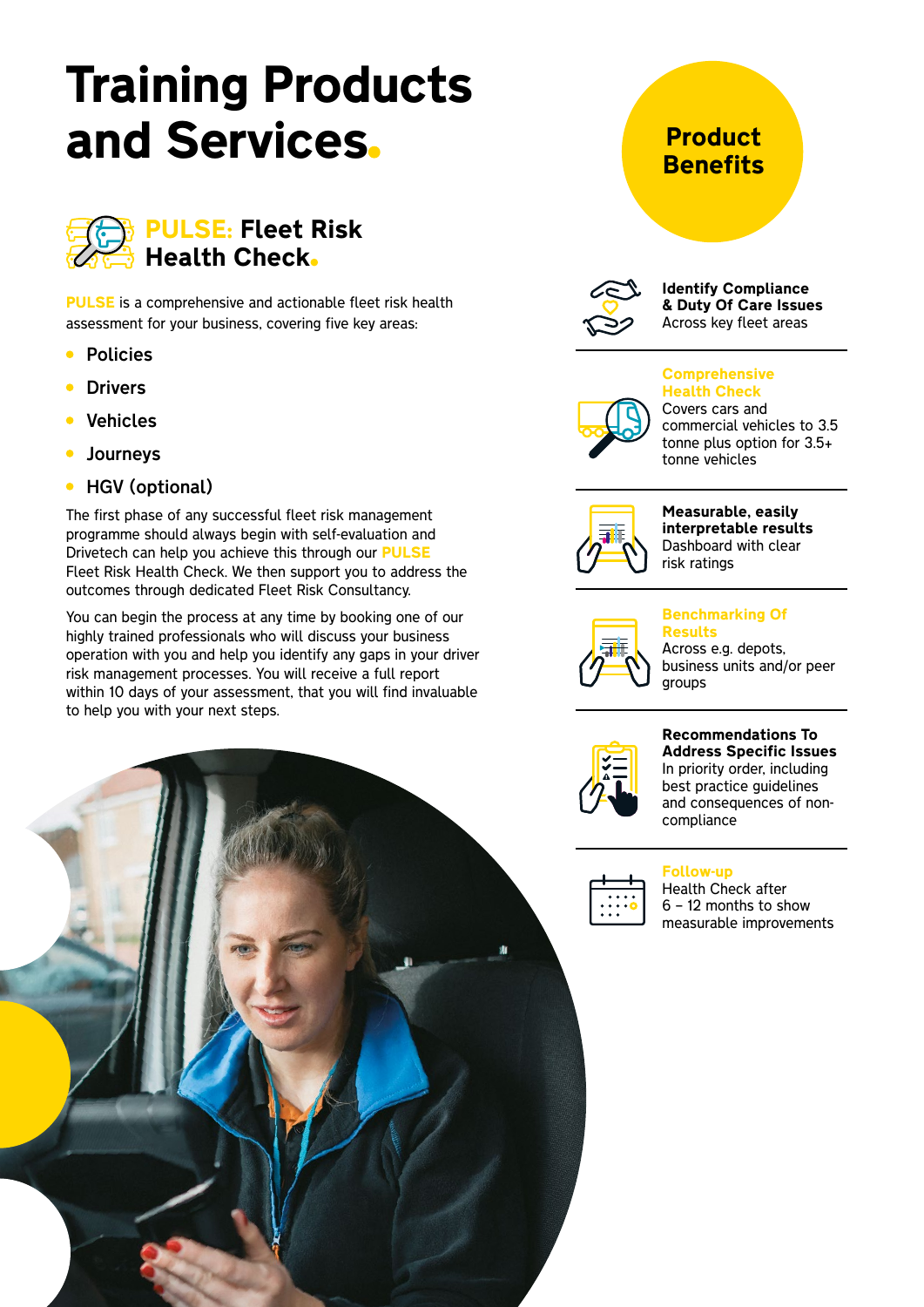

Drivetech advises a blend of solutions to closely fit your own business requirements and as you might expect, everything must start with assessment and data evaluation.

### Course Details

#### Assessing the risk to your fleet of drivers is not a one size fits all solution

There are many ways of assessing your employees and your choice will depend on the needs and culture of your business. Many organisations begin by using a telematics, (black box) system to monitor their driver's behaviour. This can help your team to evaluate the areas of greatest risk and fine tune your response.

## Pre-driver Training Assessments

#### Driver Risk Assessment via our FleetRiskManager Portal

This is a situation and knowledge risk assessment that can lead to our industry leading e-Learning interventions when purchased as a package.

#### International Driver Risk Assessment, currently available in 35 languages

Working with our partners at Cranfield University, this is a situation, attitude and behavioural psychometric assessment.

#### Driver Self-Assessment, (DSA)

The DSA is available in multiple languages and used extensively with our international product. This self-assessment is used to facilitate the coaching conversation and a similar report is written up at the end by the training coach, giving the participant a valuable insight of their own strengths and development areas for the future.

#### On road 1.5-hour practical driving assessment

You'll receive a full report from one of our expert trainers and a further training session may be





Are your employees who drive on business, qualified and legal to drive the relevant category of vehicle? Driver licensing can present a significant risk to a business, but the issue is easily remedied.

### Details

Are your employees who drive on business, qualified and legal to drive the relevant category of vehicle?

Driver licensing can present a significant risk to a business, but the issue is easily remedied.

Drivetech offer you a reliable, automated service to verify your drivers are legally entitled to be on the road. We are an active member of the Association for Driving Licence Verification (ADLV). We check driving licences with DVLA in the United Kingdom & DVA in Northern Ireland.

Our service verifies driver information to help fleets meet their legal & operational obligations under The Road Traffic Act. It captures information held about an individual on their licence, which is then made available to you within our easy-to-use online portal, accessible 24/7.

It is an offense under The Road Traffic Act (1988) for an employer to allow an employee to drive a car or motor vehicle without the correct driving licence.

Our research has found that 1 in 650 fleet drivers are driving while disqualified and 1 in 300 fleet drivers have a revoked or expiring driving licence. In addition, as many as 1 in 16 drivers have issues with their photocard.



For many people, driving is often the most dangerous work-related activity that they undertake. For some, it is the main purpose of their job. Driving 4x4 vehicles professionally, particularly off-road, presents additional challenges. These include driving on unfamiliar surfaces such as grass, mud and rocks as well as controlling the vehicle on steep gradients and through water.

Many of the techniques required to drive safely off-road are counter-intuitive to drivers who have not been trained by experts.

For more information, request our Professional 4x4 Off-Road Course Brochure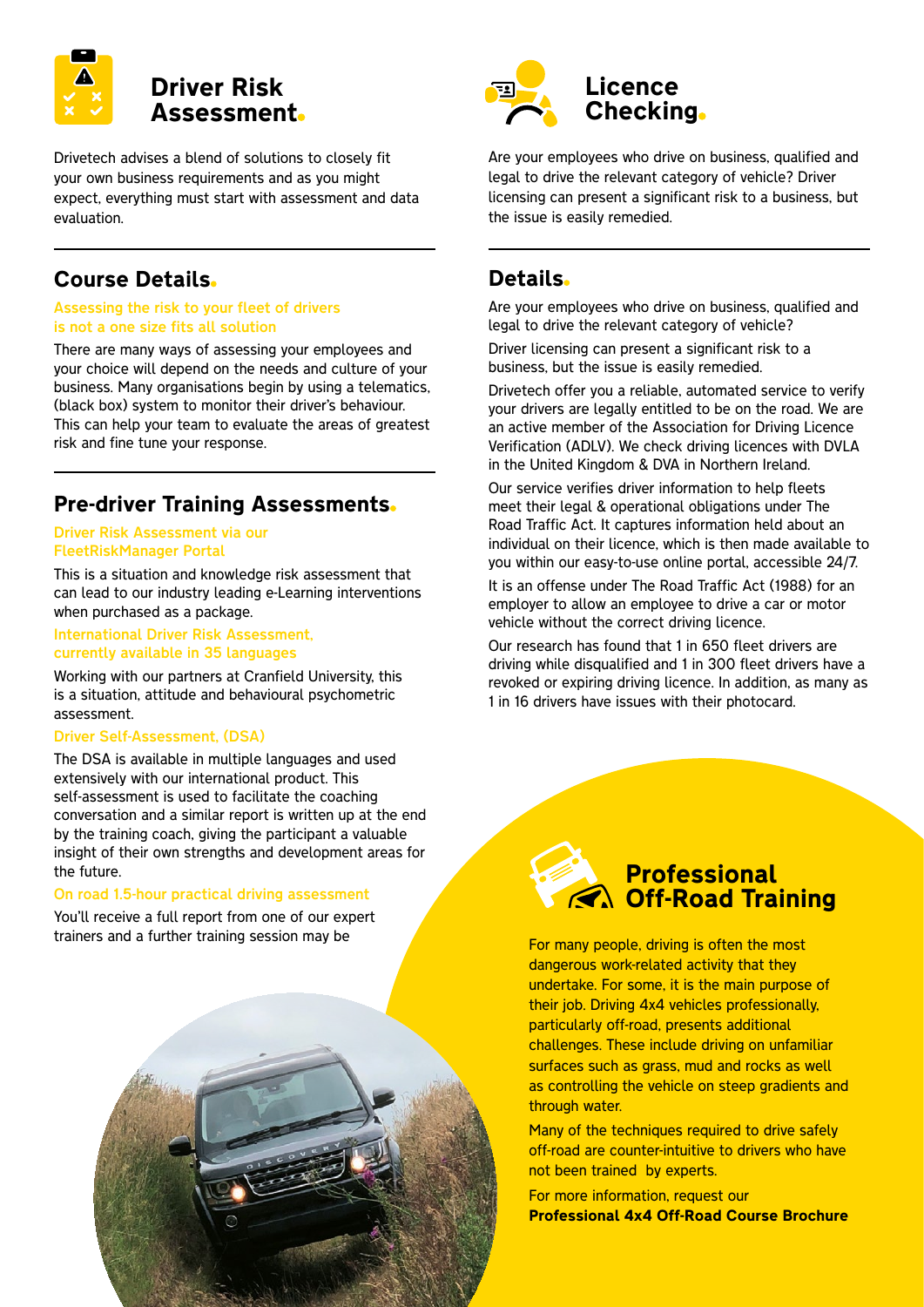

Driver training and coaching is a core part of a fleet risk management programme and not only addresses the safety of a driver but also can reduce fleet management costs through more fuel-efficient driving skills and/or fewer incidents.

## E-Learning

Engaging and sharp e-Learning modules – accessible 24/7 so they can be completed at any time that is convenient.

Drivetech offers 24 e-Learning modules that are 10 minutes in length. They are assigned according to the outcomes of your employees' driver risk assessments. This ensures that the learning intervention is tailored to your driver's needs based on the answers they gave, rather than applying a one size fits all approach, and is considerate of their time. The modules are visual and interactive, using gamification techniques to make them more memorable and easier to apply in practice.

Alternatively, you might choose specific modules that you prefer your members to take at a certain time, Winter Driving, for example. To help keep the information fresh in your mind, these courses can be followed up over a matter of weeks or months with three 2-minute micro teach modules. This approach effectively extends the e-Learning programme for up to three years if required, assuming they were issued at monthly intervals, but it really is entirely up to you.

## Driver's Mate

Driver's Mate is an innovative new way of communicating safety with professional drivers. Designed to remind drivers of their moral and legal obligations just before getting behind the wheel, this innovative series of 90-second videos champions and reinforces on-road safety practices. With hundreds of videos available, Driver's Mate encourages better behaviours and is designed to refresh a driver's awareness and ensure an impactful change. The 90-second clips share messages about compliance, driver behaviour and cost savings portrayed through engaging short stories, ideal for viewing on mobile devices.

Find out more here drivetech.co.uk /drivers-mate

## Workshops

Drivetech is proud to offer a range of successful classroom training workshops in a new online 'virtual classroom' environment. Each course is delivered 'live' by one of our expert trainers and provides a fully interactive learning experience on a range of driver and fleet risk topics.

Our virtual workshops are either 1.5 or 2 hours in length, offering an immersive experience and ensuring that key messages are shared in the most effective and engaging way.

All organisations have a duty of care to their employees who drive for work, regardless of whether they drive a company car or their own vehicle. Communicating safety messages and improving driver knowledge through virtual fleet risk workshops continues to be a key component of a successful road risk reduction programme.

Our workshops are a great way of communicating a message to larger group of individuals. Whether they are bite-size workshops lasting 1.5-hours, all the way through to Driver CPC 7-hours they are tailored to be focused on the learning outcome for the individual and the group.

Your training is delivered by properly qualified instructors with real-world experience. We pride ourselves on our workshop material and delivery. We have a multitude of topics to choose from and our workshop can also to tailored to meet your individual company training needs.

Workshops are a cost-effective way to get vital road safety and compliance messages to your workforce and managers.

## On-Road

For some the thought of on-road training can act as a stark reminder of when they took their driving test. Our on-road courses are not like that.

We strive for our on-road sessions to be informative and helpful, at the same time as being enjoyable and fun – after all, we want you to learn new skills and techniques.

Drivetech offers a range of on-road courses for maximum impact on driver safety and performance. Our courses reinforce the fact drivers not only need to possess the knowledge and skills for driving, but also the ability to selfevaluate how life and work issues can cause a change in their driver behaviour and increase personal risk.

Drivetech is a FORS Associate Member. The Fleet Operator Recognition Scheme (FORS) is a voluntary accreditation scheme encompassing all aspects of safety, fuel efficiency, vehicle emissions and improved operations. FORS helps fleet operators to measure and monitor performance and alter their operations in order to demonstrate best practice.

All Drivetech courses are designed with the FORS standards in mind.

Our courses are available as either a half day on a one-toone basis or as a full day on a two-to-one basis.



We also have a range of courses to suit the needs of Commercial Operators. Request our Professional Drivers brochure for Lorry, Coach & Bus Drivers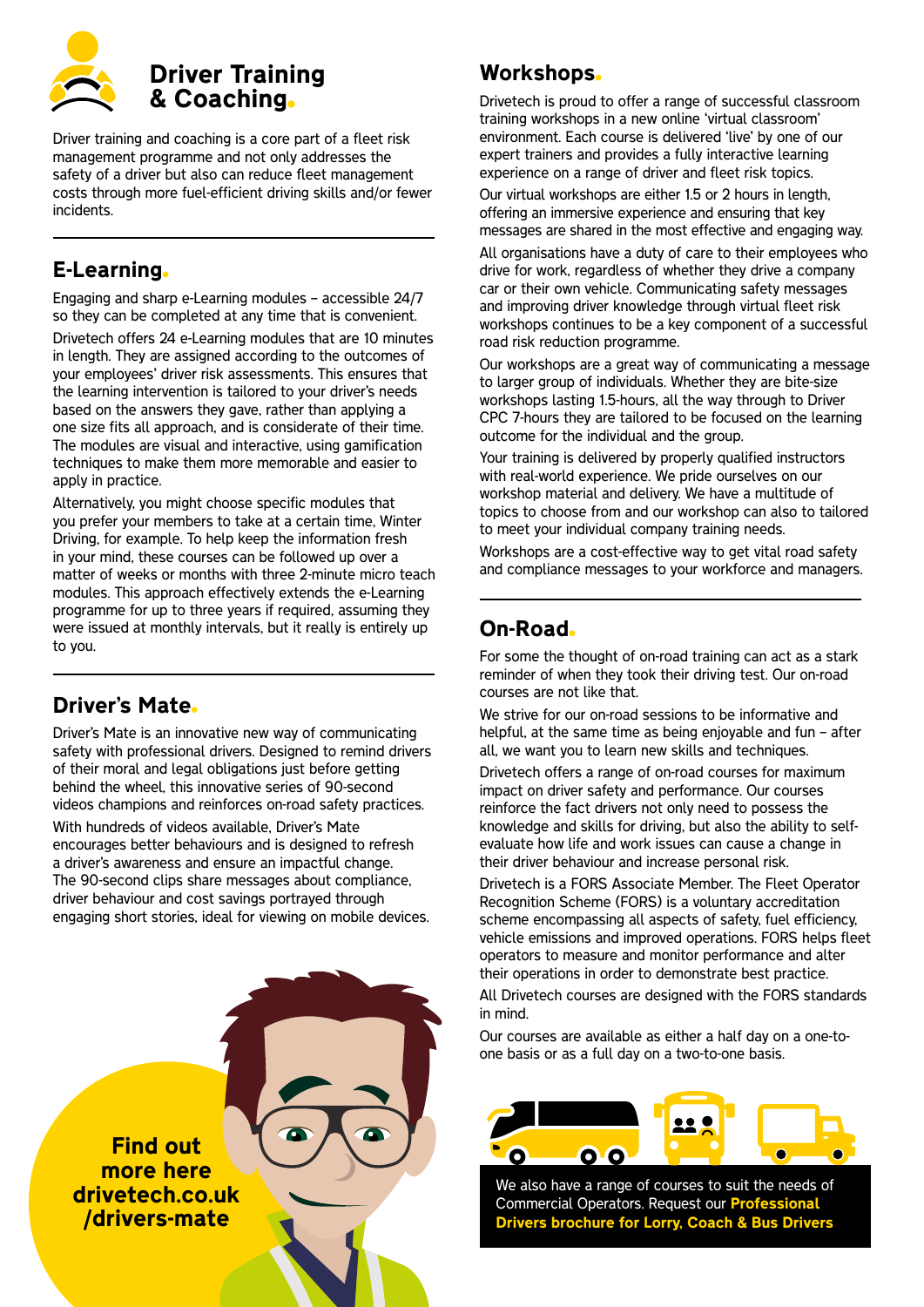# Driver Risk Management

Driving for work involves risk but the good news is, that this risk can be minimised by implementing a driver risk management programme that is tailored to the drivers and the vehicles they use – whether company, leased or privately-owned.

It's well known that employers have a duty of care to their employees in general and those who drive for work – whether professionally or as part of their job. By understanding the potential risks and acting on them, not only can the risk of death or injury while driving be reduced but cost-savings in fuel consumption, damage costs, time off work and insurance premiums can be made. Additionally, an organisation can clearly demonstrate their commitment to health and safety legislation, reduce the risk of being prosecuted under Corporate Manslaughter legislation and ensure the reputation of their brand is maintained.

At Drivetech, we have developed a holistic approach, supported by our online platforms, Fleet Risk Manager UK businesses and DriverPortal for International busines. Our approach recognises that different companies have different approaches and may be further down this risk reduction process than others. Our programmes are designed to be flexible and cost-effective for the customer and backed by the strength of one of the UK's most prestigious names, the AA.

The key to a successful driver risk management programme is the ability to identify, measure and evidence the reduction in overall fleet risk and an improvement in efficiency. Knowing your current exposure to risk and particularly who in your driving community has or has not completed any part of your chosen driving for work programme is essential.



## FleetRiskManager (FRM)

Our web-based portal, enables you to administer company, vehicle and driver data, as well as manage your driver community at your fingertips via dashboards and informative reports. Its innovative and easyto-use workflow capabilities allows you to quickly identify and address any outstanding tasks.

The following modules/products can be completed or managed via the FleetRiskManager portal:

- **C** Live View
- **Course Data**
- Permit To Drive **Calcence Check**
- **•** Fleet Data **Collision Data**

**•** Telematics Data

- **Assess Online**
- **•** Learn Online

## Preparing the driving world for electric

The drive to reduce the carbon footprint of road vehicles, nationally and internationally, continues to gather momentum.

Manufacturers, fleets and private motorists are preparing for a new world of electric mobility.

We offer a range of EV familiarisation products; including on-road training, driver workshops and e-Learning modules to support successful EV adoption within your business.

The sale of new petrol and diesel cars and vans will be banned from 2030 and hybrid vehicles outlawed five years later in 2035.

Whatever your mobility needs, it is not too soon to plan as we begin the journey to electrification.

For more information, visit www.drivetech.co.uk/ driving-electric